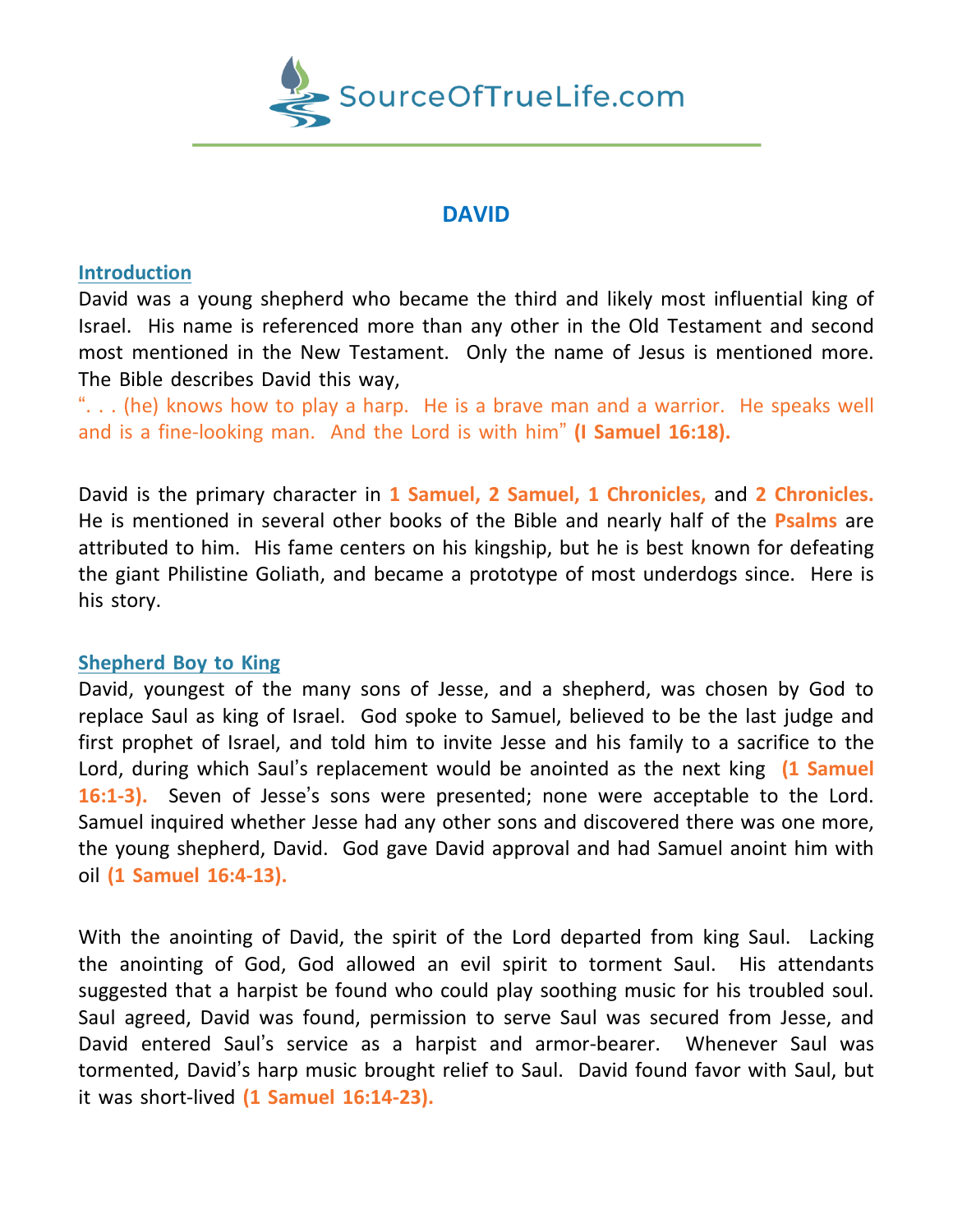One nation or another surrounding the people of Israel was always threatening or attacking them. When the Philistines gathered for war under king Saul, they faced down the Israelites in the valley of Elah. One of the Philistines, a giant by the name of Goliath who was 9 feet tall, challenged the Israelites to send one man to fight him. The Israelites were dismayed because Goliath was huge and powerful. David volunteered to fight Goliath. King Saul said, 'you are not able, you're only a boy.' But David shared with Saul how God was with him. Wearing Saul down, permission was given to David to fight Goliath. A single stone from a well-aimed slingshot put Goliath on the ground. Then David cut off Goliath's head. This repelled the Philistines and they fled quickly away from the Israelites **(1 Samuel 17:1-58).**

David was greatly admired, almost worshipped, by his people. Tormented Saul took notice of this admiration and became jealous of David, eventually seeking to take David's life. Meanwhile, David had become good friends with Saul's son, Jonathan. Anytime Jonathan became aware of some mission his father was planning against David, he would inform David of the plot. Saul attempted to kill David and pursued him constantly. On multiple occasions, David could have killed Saul, but refused because Saul was still king and because David was loyal to him **(1 Samuel 24:1-22 and 1 Samuel 26:1-25).** Saul observed David's loyalty and tried to change his attitude toward David but could not. Eventually, Saul took his own life in the heat of battle **(1 Samuel 31:1-13).**

David mourned Saul's death, but the conflict was not over. Remnants of Saul's family and military leaders who served under Saul continued warring with David and his family. Eventually, David triumphed over all who opposed him, and he was anointed king of Israel **(2 Samuel 5:1-5).**

## **King David**

David was still a young teenager when he became king. He was a strong leader and mighty warrior, winning many victories for Israel with the support of God's might and power. He was God's anointed and greatly respected by his people. But he was human.

Though David had many wives, he committed adultery with a beautiful woman by the name of Bathsheba who became pregnant. Upon hearing the news, David ordered his military leaders to send Bathsheba's husband, Uriah, to the front lines, then withdraw, ensuring Uriah's demise. After a period of mourning by Bathsheba, she entered David's house and became another wife. All of this displeased the Lord **(2 Samuel 11:1-27).**